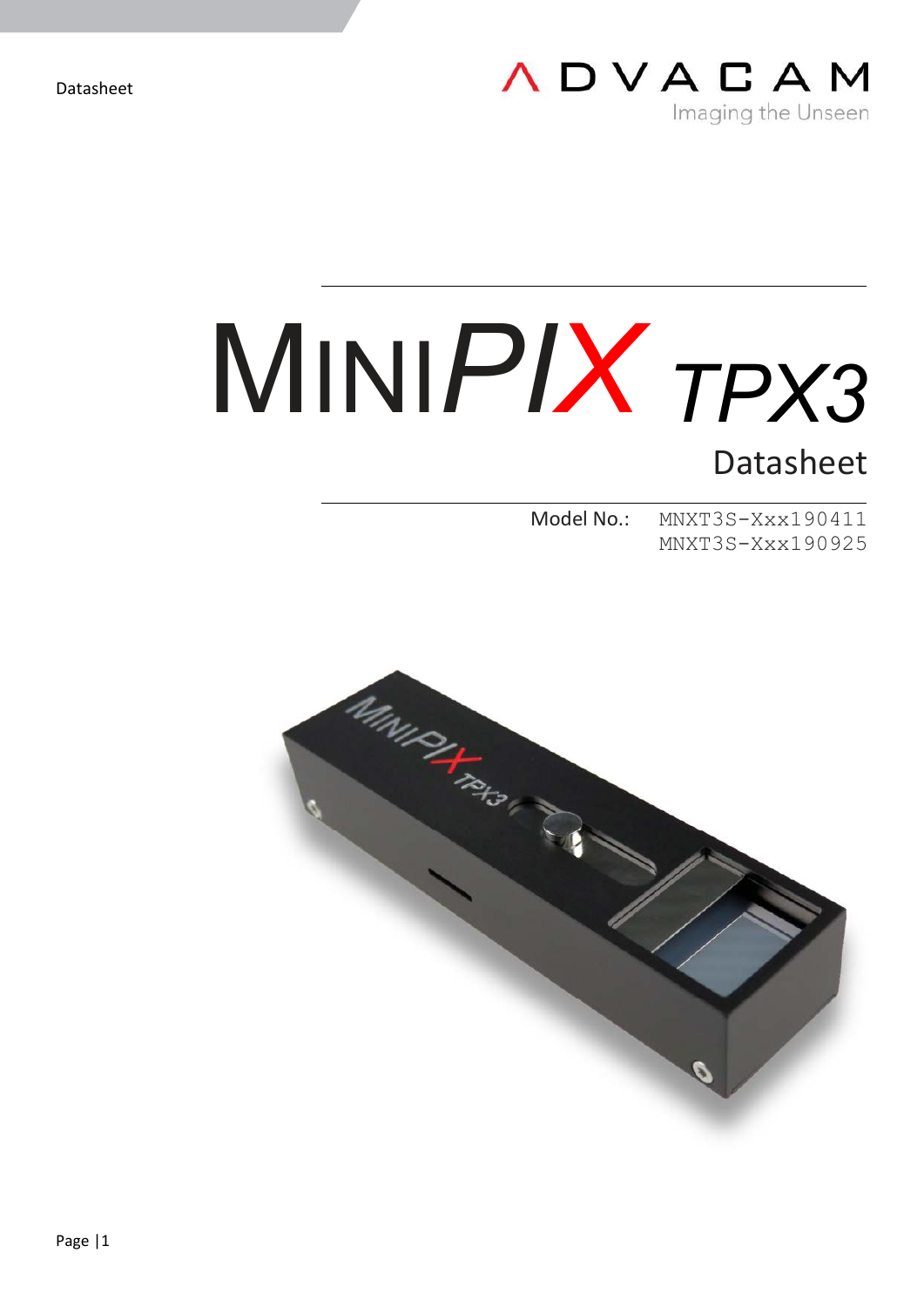

# General features



Illustration of particle tracking capability of Timepix3 device: The tracks of different particles of radiation background were recorded during 10 minutes in office space in Prague. Brightness corresponds to energy. No noise (clean zero) is seen in dark regions. All basic particle track types are seen nicely: muons = straight lines, alpha particles = bright balls, electrons = curving lines, gamma and X-rays = dots and blobs.

The **MINI***PIXTPX3* is a miniaturized and low power radiation camera equipped with particle tracking and imaging detector Timepix3 (256 x 256 square pixels with pitch of 55 μm). Several sensor materials are provided according to customer preference (usually 300 μm thick silicon).

The Timepix3 detector is position, energy and time sensitive: For each ionizing particle (e.g. X-ray photon) it digitally registers its position, energy, time of arrival and track shape - basically all information you can want. The other measures can be calculated from the track shape (particle type, direction of flight, LET, charge …). The information on each detected particle is either read-out immediately (pixel mode) at maximal rate of 2.3 million hit pixels per second (pixel mode) or accumulated in images (frame mode) and read-out later at maximal speed of 16 frames per second.

The typical and intended applications of **MINI***PIXTPX3* are:

- **Spectral X-ray imaging:** X-ray fluorescence imaging, X-ray radiography (low flux).
- **Energy dispersive XRD, SAXS or WAXS:** Monochromatic X-ray source is NOT needed! Even high energy for thick samples is possible (e.g. 100 keV)!
- **Spectral gamma ray imaging:** Scintigraphy or SPECT, radiography with isotopes.
- **Radiation monitor<sup>1</sup>:** Particle type sorting, spectroscopy, directional sensitivity ...
- **Gamma camera:** Special shielded box and collimators are available upon request.
- **Compton camera:** Gamma ray imaging based on Compton scattering (special software module for image reconstruction is required).

The **MINI***PIXTPX3* device is controlled via USB2.0 interface with standard µUSB connector. The complex software PIXET PRO for detector operation is provided together with the device. All major operating systems are supported (MS Windows, Mac OS and LINUX). Extra software modules are available for special functions (e.g. spectrum filtering and reconstruction, coded aperture image reconstruction, Compton camera image and spectrum reconstruction, radiation field decomposition, networking of many devices …).

# Main Features

- Readout chip type .................................... Timepix3
- Pixel size ................................................... 55 x 55 μm
- Sensor resolution ..................................... 256 x 256 pixels
- Dynamic range in frame mode<sup>2</sup>................ 1022 events count
- Dark current ............................................. none
- Interface ................................................... USB 2.0 (High Speed)
- Maximum frame rate ............................... 16 fps (full frames)
- Dimensions ............................................... 80 x 21 x 14 mm
	- Weight ...................................................... 41 g

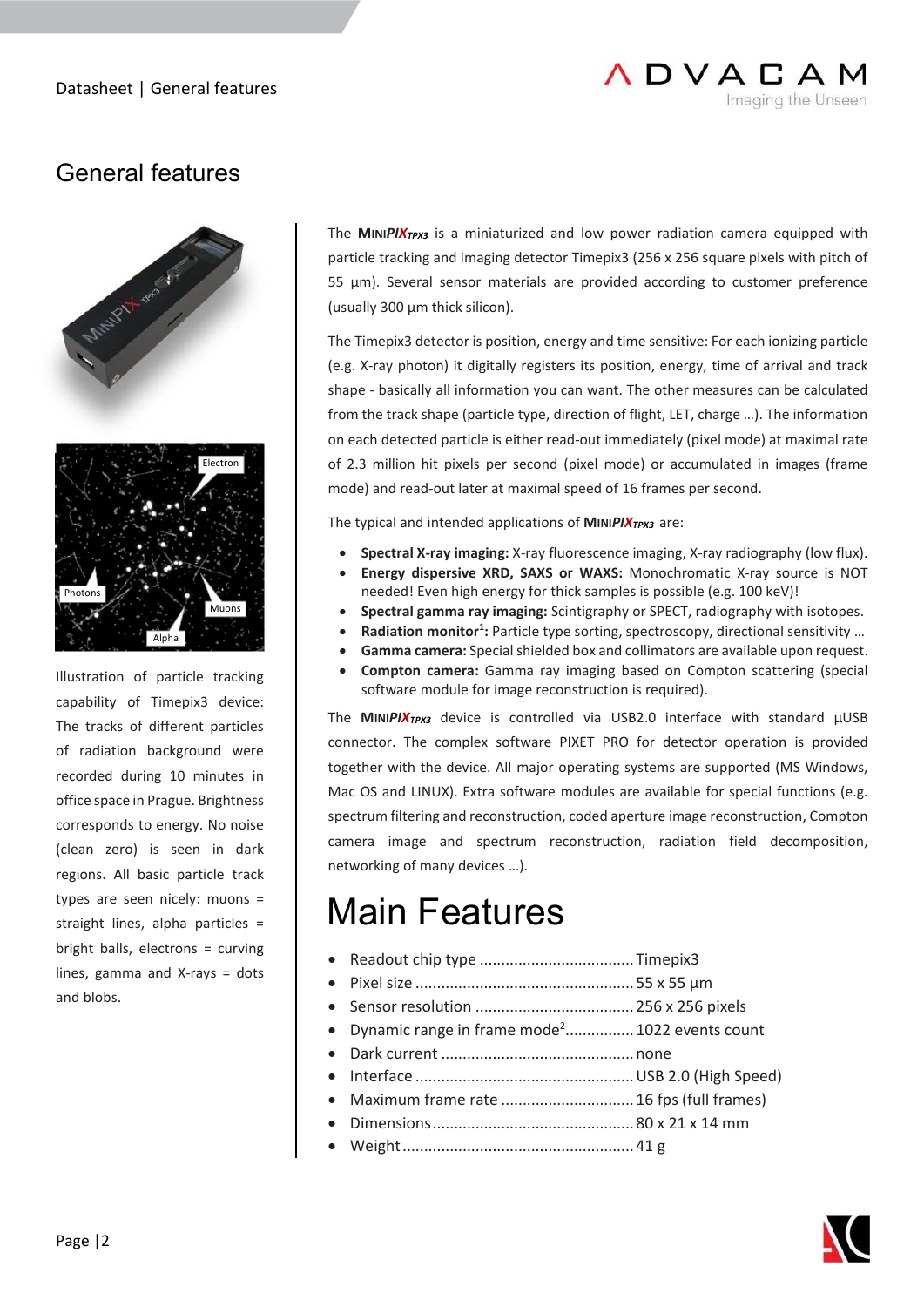

## Device parameters

### Operating conditions

| Symbol | Parameter         | Min | Typ.       | <b>Max</b> | <b>Units</b> | <b>Comment</b> |
|--------|-------------------|-----|------------|------------|--------------|----------------|
| I A    | Temperature Range |     | n r<br>25  | 50         | $\circ$<br>◡ |                |
| Φ      | Humidity          | ÷   | $ -$<br>לכ | 60         | %            | Not condensing |

### Electrical Specification

 $T_A$  = 25°C, USB voltage  $V_{CC}$  = 4.8V

| Symbol                                      | <b>Parameter</b>                | <b>Min</b> | Typ. | <b>Max</b> | <b>Units</b> | Comment                  |
|---------------------------------------------|---------------------------------|------------|------|------------|--------------|--------------------------|
| Vcc.                                        | Supply Voltage                  | 4.0        | 5.0  | 5.5        | V            | Comply with USB 2.0      |
|                                             | <b>Supply Current</b>           | 300        |      | 500        | mA           | Comply with USB 2.0,     |
| <sub>Icc</sub>                              |                                 |            |      |            |              | Mode dependent           |
| P <sub>1</sub><br>Power Dissipation         |                                 |            |      | 2.5        | W            |                          |
| <b>Bias Voltage Source for Sensor Diode</b> |                                 |            |      |            |              |                          |
| <b>V</b> <sub>BIAS</sub>                    | Bias Voltage (positive version) | 3          |      | 450        | V            | Max. limited internally  |
|                                             |                                 |            |      |            |              | according to sensor type |
| <b>V</b> BIAS                               | Bias Voltage (negative version) | $-4$       |      | $-450$     | v            | With CdTe or CZT sensor  |

### Performance characteristics

| Symbol       | <b>Parameter</b>                                           | Min | Typ. | <b>Max</b>         | <b>Units</b> | <b>Comment</b>    |
|--------------|------------------------------------------------------------|-----|------|--------------------|--------------|-------------------|
|              | Frame-rate                                                 |     |      | 16                 | tps          | with USB 2.0 Host |
| <b>FREAD</b> | Frame Readout Time <sup>3</sup>                            | 62  |      |                    | ms           |                   |
| Ťn           | Pixel type hit-rate in ToT+ToA mode (pixels<br>per second) |     |      | $2.35 \times 10^6$ | pps          | with USB 2.0 Host |

### Pixel mode hit-rate measurement

The whole detector is exposed to homogenous direct (perpendicular) irradiation from X-ray tube operated at 18 kVp with 2 mm Aluminum filter. The measurement type is set to "**Pixels**" and mode to "**ToT+ToA**", all other parameters are set to factory defaults (as stored in configuration file delivered with the device). The exposure time is set to 0.1 s. The "Clustering" tool of PiXet-Pro is used to analyze measured data. The number of hit pixels per second is drawn as function of X-ray tube current searching for saturation.





<sup>&</sup>lt;sup>1</sup> **MINIPIX<sub>TPX3</sub>** is not a certified dosimetric device. It serves as the first level indicator and monitor of radiation fields allowing identification of radiation type. Radiation protection of people cannot be based on measurements of MINIPIX<sub>*TPX3*</sub>.



<sup>2</sup> i.e. counter depth. Dynamic range of integrated picture is theoretically unlimited. Maximal counting freq. per pixel is 1 MHz.

<sup>&</sup>lt;sup>3</sup> During Readout time (or Dead time), no signal is collected from the sensor.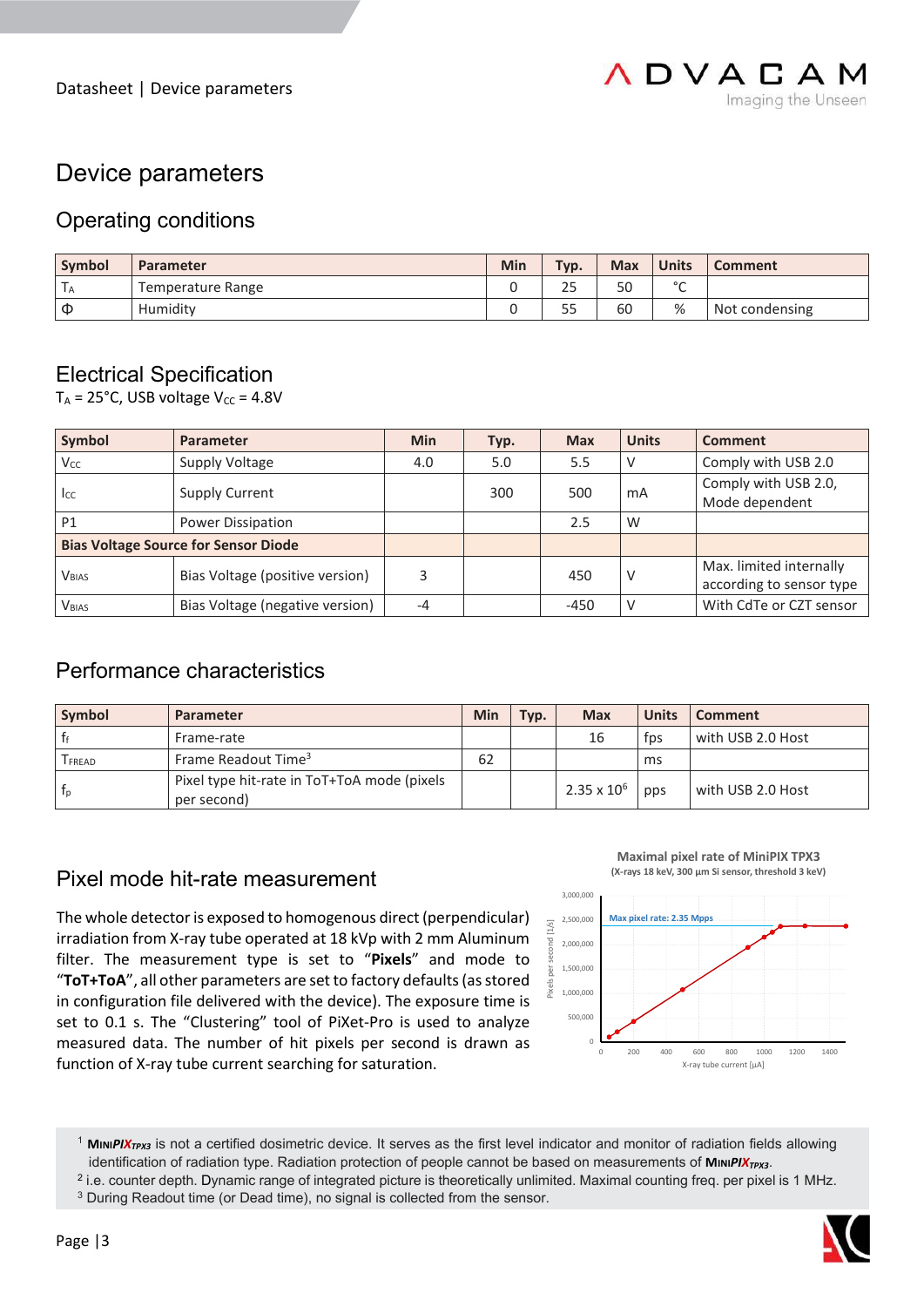

### Sensor parameters

 $T_A = 25$ °C

| Symbol                   | <b>Parameter</b>                                           | Si          |             |             | <b>CdTe</b> |             | <b>Units</b>    | <b>Comment</b> |  |
|--------------------------|------------------------------------------------------------|-------------|-------------|-------------|-------------|-------------|-----------------|----------------|--|
|                          | Thickness                                                  | 100         | 300         | 500         | 1000        | 1000        | 2000            | μm             |  |
| Minimum energy threshold |                                                            | $2.0 - 2.7$ | $2.0 - 2.7$ | $2.0 - 3.0$ | $2.0 - 3.0$ | $2.5 - 4.5$ | $3.0 - 5.0$     | keV            |  |
| $O$ Thi $@60$            | Energy resolution in ToT mode ( $\sigma$ $\omega$ 60 keV)  | $1.2 - 2.6$ | $1.3 - 2.7$ | $1.4 - 3.5$ | $1.7 - 3.6$ | $2.8 - 5.4$ | $2.9 - 8.3$     | keV            |  |
| OThI@122                 | Energy resolution in ToT mode ( $\sigma$ $\omega$ 122 keV) |             |             |             |             | $3.4 - 6.0$ | $4.5 - 9.9$     | keV            |  |
|                          | Typical detectable energy range for X-rays                 | $2.0 - 60$  |             | $2.5 - 500$ |             | keV         | See chart below |                |  |
|                          | Pixel size                                                 | 55          |             |             |             |             | μm              |                |  |



### Basic principles, measurement types and operational modes

The ionizing radiation particle interacts with the sensor material creating an electric charge. This charge is collected by electric field and brought to pixel preamplifier where it is amplified and shaped forming triangular voltage pulse. The amplitude and duration of this pulse is proportional to energy deposited by particle within the pixel. The situation when the voltage pulse amplitude in particular pixel exceeds preselected threshold value is called "event" or "hit".

Each pixel contains three digital counters (10, 14 and 4 bits). These counters are used differently according to measurement type and mode. There are four different quantities which can be measured and stored in counters of each pixel – these are selected by operational modes.

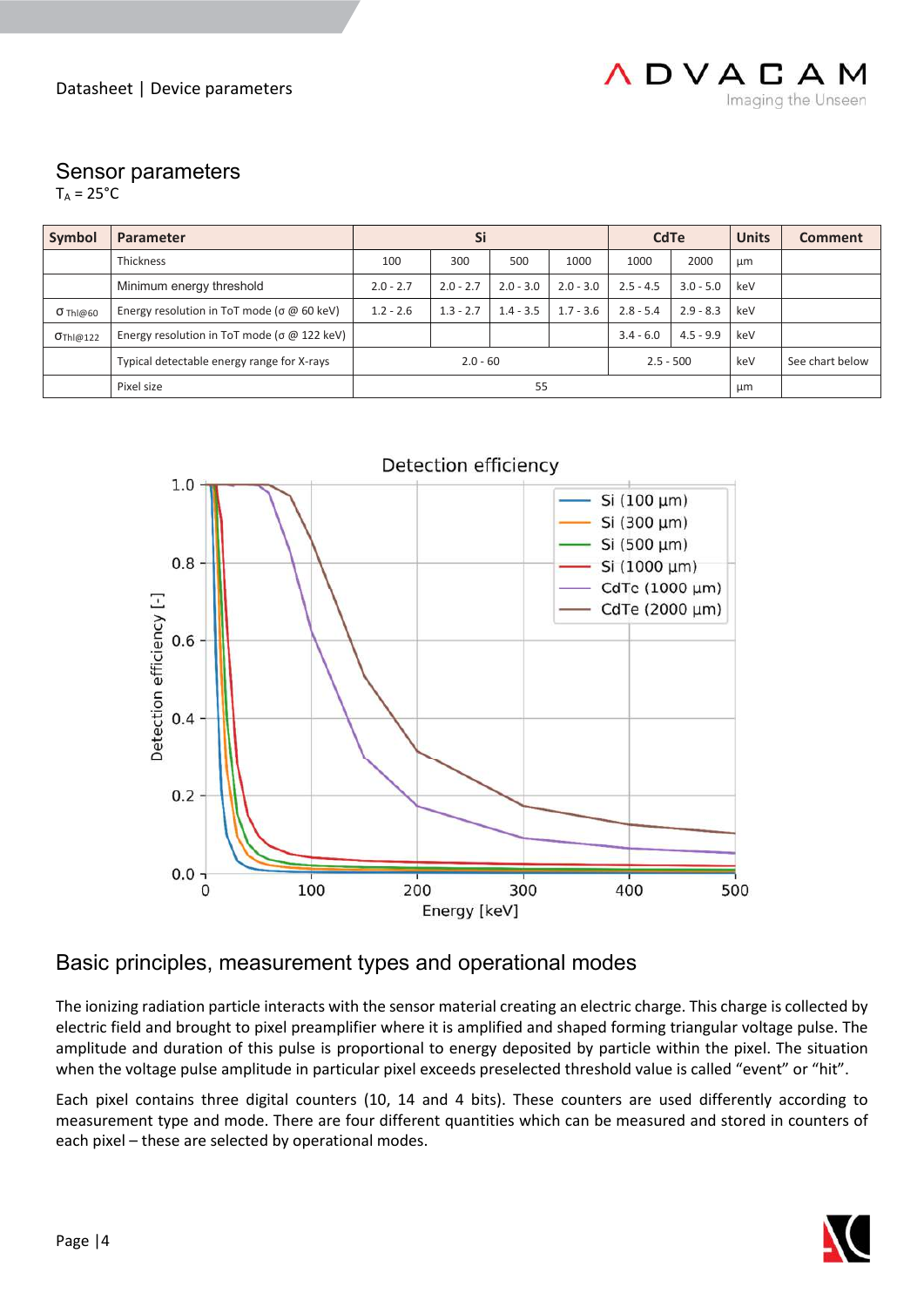Datasheet | Device parameters



### **Operational modes:**

| <b>Number of Events</b>   | = number of events (hits) in the pixel during exposure time (this mode is suitable<br>mainly for frame type readout).                                                                                                                                                                                                                                                                                                                                                                                          |
|---------------------------|----------------------------------------------------------------------------------------------------------------------------------------------------------------------------------------------------------------------------------------------------------------------------------------------------------------------------------------------------------------------------------------------------------------------------------------------------------------------------------------------------------------|
| Time-over-Threshold (ToT) | = number of periods of 40 MHz clock signal (25 ns step) when amplifier output signal<br>stays over the energy threshold. The ToT can be transformed to energy in keV using<br>per-pixel-calibration function. The coefficients for per-pixel-calibration are unique for<br>each pixel and they are stored in configuration file delivered with the device. The<br>energy calibration is valid only for given values of other detector parameters as<br>delivered in configuration file (especially threshold). |
| Time-of-Arrival (ToA)     | = number of periods of 40 MHz clock signal (25 ns step) from start of exposure till the<br>event is registered by pixel (i.e. pulse in pixel crosses the threshold). The range is<br>409.6 µs. Additional 16 bits are added in FPGA in readout electronics so that the total<br>range is 26.8 seconds.                                                                                                                                                                                                         |
|                           | Fast-Time-of-Arrival (FToA) = time difference between event detection and next clock signal measured with step<br>of 1.5625 ns. Range is 4 bits. The combination of ToA and FToA gives precise time of<br>event detection in nanoseconds using following formula:                                                                                                                                                                                                                                              |
|                           | Time $[ns] = ToA*25 - FToA*1.5625$                                                                                                                                                                                                                                                                                                                                                                                                                                                                             |
| <b>Measurement types:</b> |                                                                                                                                                                                                                                                                                                                                                                                                                                                                                                                |
| Frame type measurement    | No data is sent out of device during the exposure time. All measured events are<br>accumulated in counters of pixels. Event counter is incremented and ToT is integrated<br>in to <i>iToT counter</i> for all events. The measured data is read-out after end of exposure<br>time for all pixels with nonzero content. No measurement can be performed during<br>readout process.                                                                                                                              |
| Pixel type measurement    | Information about all hit pixels is read-out immediately and continuously during<br>exposure time. If hit rate is below maximal value (see $fp$ in table of Performance<br>characteristics) then there is practically no deadtime.                                                                                                                                                                                                                                                                             |

Combinations of operation modes and measurement types (rarely used cases are shown with gray background):

| <b>Type</b>                                     | <b>Mode</b> | Range             | <b>Description</b>                                                       |  |  |  |  |
|-------------------------------------------------|-------------|-------------------|--------------------------------------------------------------------------|--|--|--|--|
|                                                 | Event+iToT  | $10 bit + 14 bit$ | 2 output frames per exposure:<br>Events = number of events in pixel      |  |  |  |  |
| Frame<br>(reading all pixels after              |             |                   | iToT = total time over threshold for all events in pixel                 |  |  |  |  |
| end of exposure)                                | iToT        | 14 bit            | 1 output frame: iToT = total time over threshold for all events in pixel |  |  |  |  |
|                                                 | <b>ToA</b>  | 18 bit            | 1 output frame: $ToA + FToA^1 = Time$ of Arrival of first event in pixel |  |  |  |  |
| Pixel                                           | ToT+ToA     | 10 bit $+$ 18 bit | 4 numbers per pixel per event: Position, ToT, ToA and FToA <sup>1</sup>  |  |  |  |  |
| (reading only hit pixels<br>continuously during | <b>ToA</b>  | 18 bit            | 3 numbers per pixel per event: Position, ToA and FToA <sup>1</sup>       |  |  |  |  |
| exposure)                                       | Only ToT    | $10$ bit          | 2 number per pixel per event: Position and ToT                           |  |  |  |  |

<sup>&</sup>lt;sup>1</sup> ToA and FToA are combined together by software automatically. If saved, ToA and FToA are stored as separate items (for Pixel type measurement).

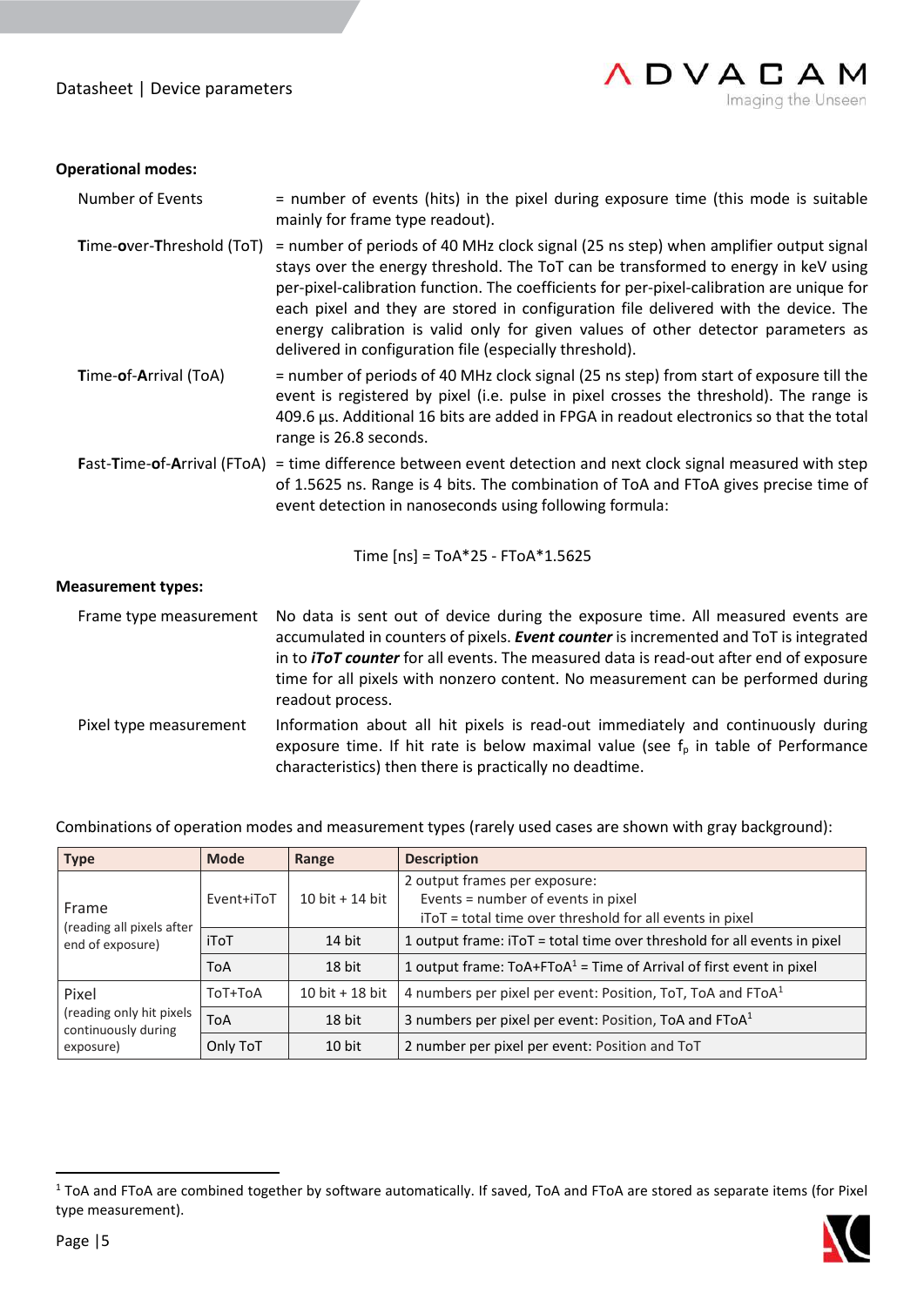Datasheet | Device description



# Device description

The device is delivered with USB flash disk containing installer of PiXet-Pro software, unique device configuration and calibration file and protocol on quality test report. The device casing is made of aluminum with sliding cover made of stainless steel protecting the sensor window. The communication and powering is provided by USB 2.0 Micro-B connector and cable.



USB connector

USB type Micro-B, Standard USB 2.0 High-Speed.

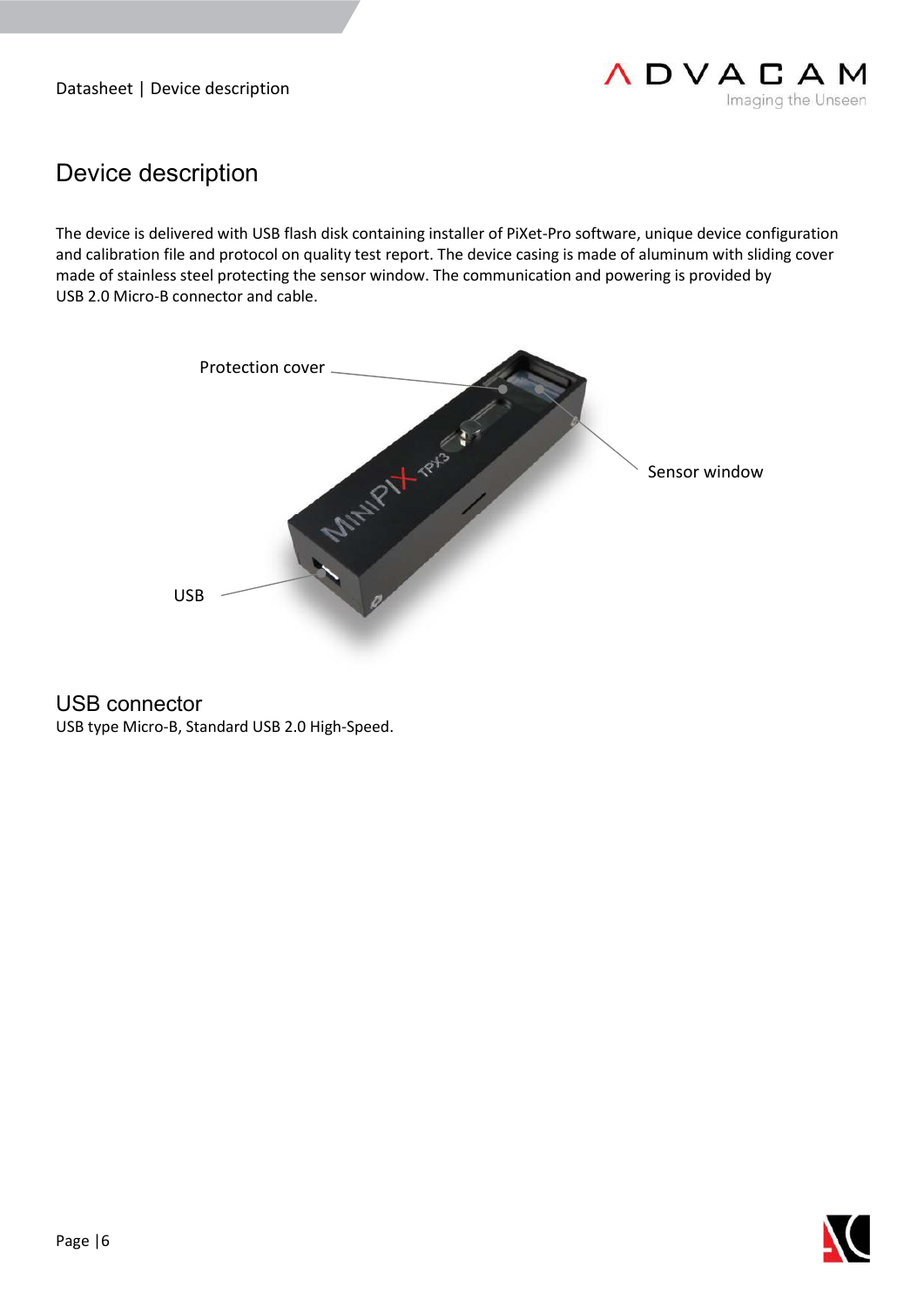

# Mechanical dimensions



All dimensions are in mm.

\* Sensitive surface distance from top of the box is stated for 300 µm sensor thickness.

Extreme care must be taken when handling **MINIPIX**<sub>*TPX3*</sub> without the protecting cover. Warranty does not apply to mechanical damage of the sensor and wirebonds.

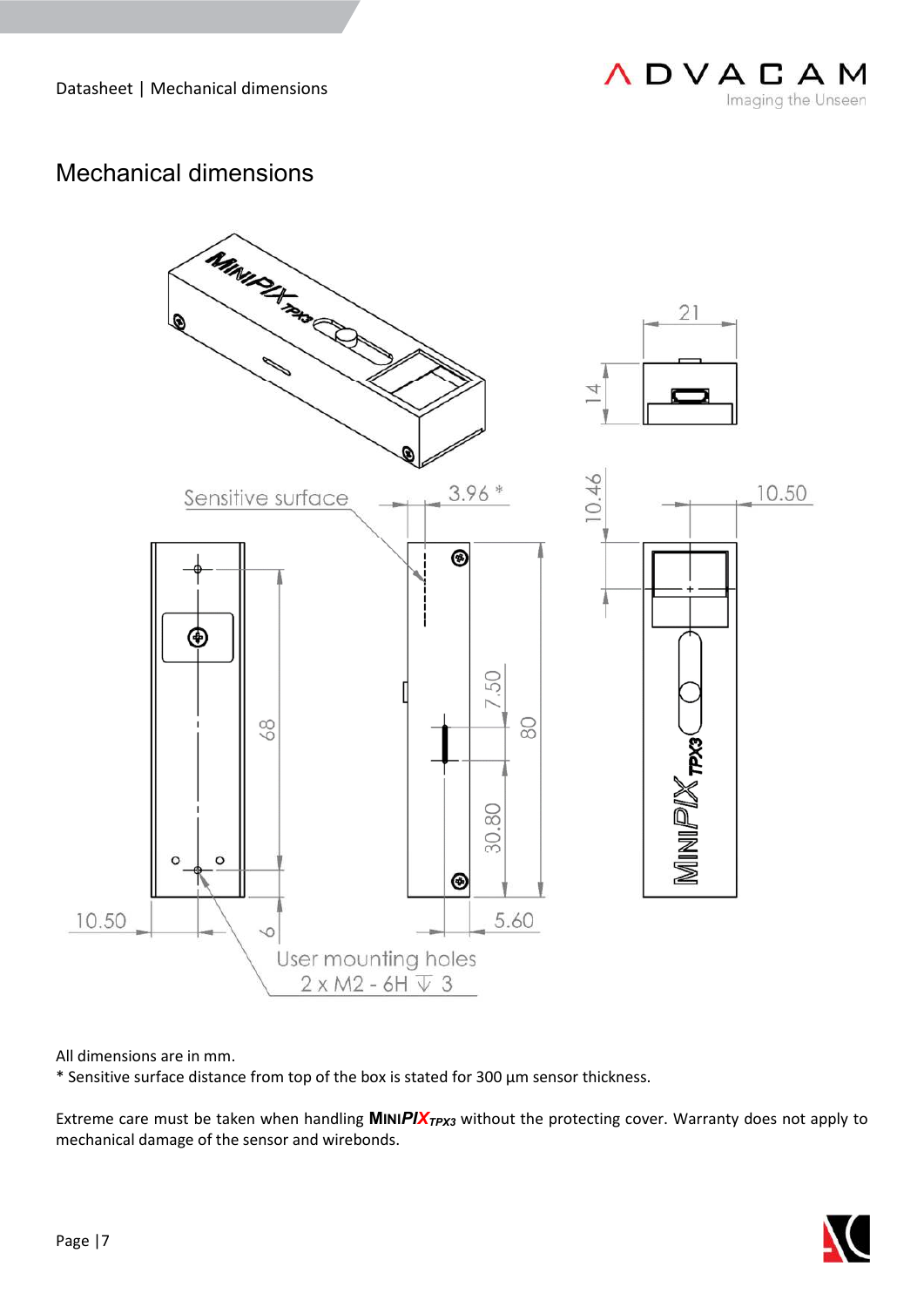Datasheet | Model Number Codes

# Model Number Codes

| Example:                    | MNX | T3S | X | $\mathbf P$ | 3 | 190925 |
|-----------------------------|-----|-----|---|-------------|---|--------|
| <b>Device name:</b>         |     |     |   |             |   |        |
| MNX - MiniPIX               |     |     |   |             |   |        |
| <b>Device modification:</b> |     |     |   |             |   |        |
| T3S - Timepix3 Standard     |     |     |   |             |   |        |
| Sensor type:                |     |     |   |             |   |        |
| P - Planar silicon          |     |     |   |             |   |        |
| $C - C dTe$                 |     |     |   |             |   |        |
| <b>Sensor thickness:</b>    |     |     |   |             |   |        |
| $1 - 100 \mu m$             |     |     |   |             |   |        |
| $3 - 300 \mu m$             |     |     |   |             |   |        |
| $5 - 500 \mu m$             |     |     |   |             |   |        |
| $A - 1000 \mu m$            |     |     |   |             |   |        |
| $B - 2000 \mu m$            |     |     |   |             |   |        |
| <b>Device version date:</b> |     |     |   |             |   |        |

YY MM DD

# Release history

| <b>Date</b> | <b>Changes</b>                                        |  |  |  |  |
|-------------|-------------------------------------------------------|--|--|--|--|
| 19/04/12    | Preliminary datasheet                                 |  |  |  |  |
| 20/04/03    | New version; Mechanical dimensions; Sensor parameters |  |  |  |  |
|             |                                                       |  |  |  |  |
|             |                                                       |  |  |  |  |
|             |                                                       |  |  |  |  |